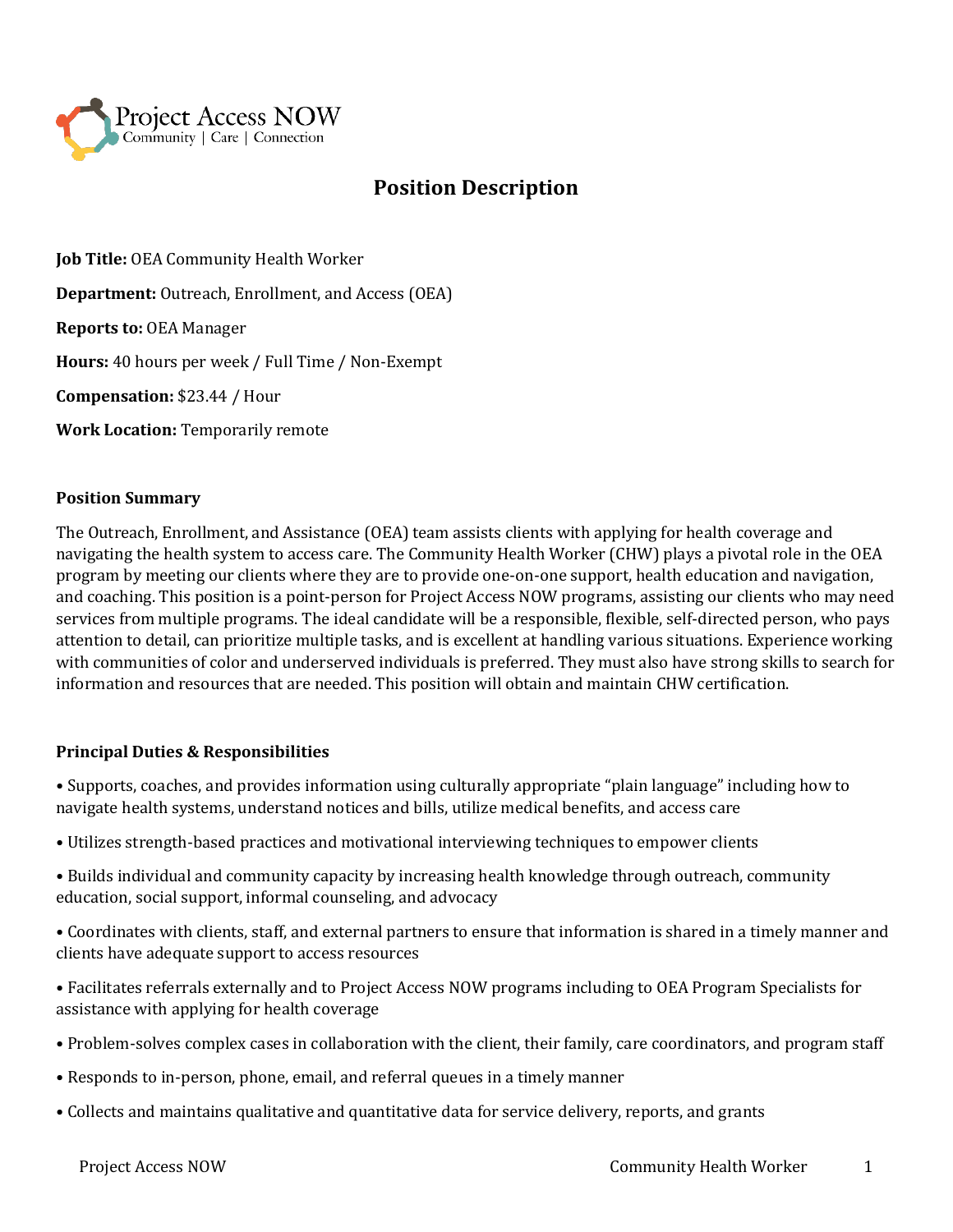- Communicates challenges with sites, clients, and processes to CHW Supervisor and OEA Program Manager
- Participates in team meetings, organizational committees, and staff meetings to improve program delivery and organizational culture
- Complies with organizational policies, contractual obligations, and HIPAA
- Other duties as assigned

# **Qualifications**

- Fluency in both Spanish and English required.
- Experience as a Community Health Worker, Oregon certification preferred
- Ability to teach individuals and groups with a variety of learning styles and communication preferences
- Cultural-responsiveness and understanding of trauma-informed care approaches
- Ability to work independently and as a team
- High level of accountability and reliability
- A valid Oregon driver's license and proof of insurance, or a reliable mode of transportation is required
- Must be able to pass a background check

#### **Education, Experience, Transferrable Skills**

- High school diploma or equivalent
- Lived experience and an excellent understanding of various community-based resources
- Experience with Microsoft 365, SharePoint, Teams, and Virtual Meeting platforms
- Experience serving diverse, traditionally underserved communities is desired
- Experience working cross culturally to support healthcare outcomes
- Knowledge of health coverage options, tax filing regulations, and marketplace enrollment is preferred
- Creative, with strong analytical and problem-solving skills, and ability to prioritize multiple tasks

• Verbal and written English language proficiency sufficient to communicate with co-workers, community leaders, and community members

#### **Working Conditions**

- Occasional work on evenings and weekends
- Works at multiple locations with varying levels of ADA access
- Ability to lift 10 20 lbs.